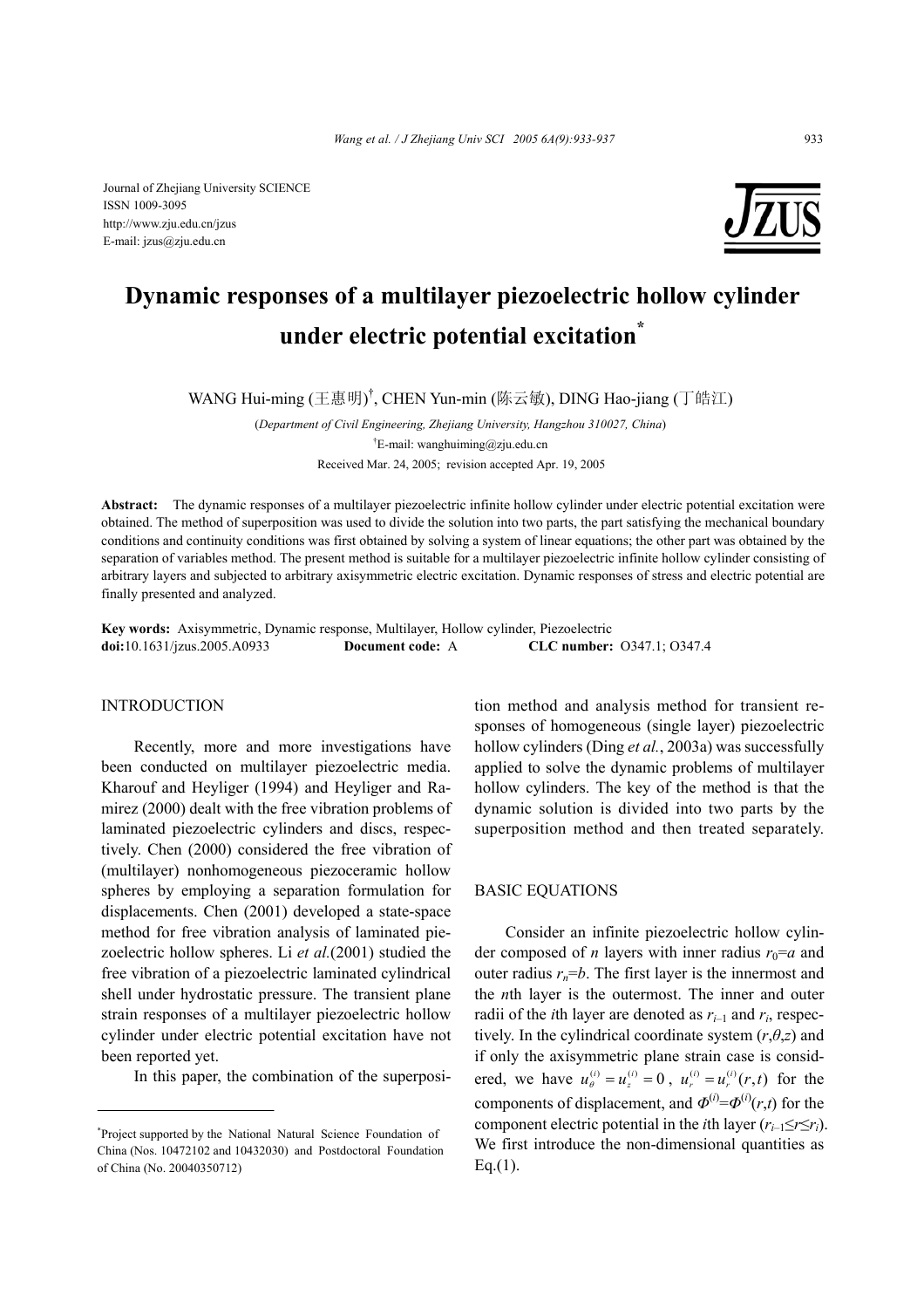$$
c_{jmp}^{(i)} = c_{jm}^{(i)}/c_{33}^{(1)} \quad (j, m = 1, 2, 3), \quad \varepsilon_3^{(i)} = \varepsilon_{33}^{(i)}/\varepsilon_{33}^{(1)}
$$
  
\n
$$
e_j^{(i)} = e_{3j}^{(i)}/\sqrt{c_{33}^{(1)} \varepsilon_{33}^{(1)}} \quad (j = 1, 2, 3), \quad \overline{\rho}^{(i)} = \rho^{(i)}/\rho^{(1)}
$$
  
\n
$$
\sigma_j^{(i)} = \sigma_{jj}^{(i)}/c_{33}^{(1)} \quad (j = r, \theta, z), \quad u^{(i)} = u_r^{(i)}/b
$$
  
\n
$$
D_r^{(i)} = D_{rr}^{(i)}/\sqrt{c_{33}^{(1)} \varepsilon_{33}^{(1)}}, \quad \varphi_c = b\sqrt{c_{33}^{(1)}/\varepsilon_{33}^{(1)}}
$$
  
\n
$$
\phi^{(i)} = \varphi^{(i)}/\varphi_c, \quad \phi_0 = \varphi_0/\varphi_c, \quad \phi_n = \varphi_n/\varphi_c
$$
  
\n
$$
u_0^{(i)} = U_0^{(i)}/b, \quad v_0^{(i)} = V_0^{(i)}/c_v, \quad c_v = \sqrt{c_{33}^{(1)}/\rho^{(1)}}
$$
  
\n
$$
p_0 = q_0/c_{33}^{(1)}, \quad p_n = q_n/c_{33}^{(1)}, \quad \tau = c_v t/b
$$
  
\n
$$
\xi = r/b, \quad \xi_i = r_i/b \quad (i = 0, 1, \dots, n)
$$

in which  $\sigma_{ji}^{(i)}$  and  $D_{rr}^{(i)}$  are the components of stress and radial electric displacement;  $c_{jm}^{(i)}$ ,  $e_{3j}^{(i)}$  and  $\varepsilon_{33}^{(i)}$  are the elastic, piezoelectric and dielectric constants of the *i*th layer;  $\rho^{(i)}$  is the mass density of the *i*th layer;  $\varphi_0$ and  $\varphi_n$  are known electric potentials applied on the inner and outer surfaces, respectively;  $U_0^{(i)}$  and  $V_0^{(i)}$ are known functions of the radial coordinate *r*. If each layer characterizes material orthotropy, the constitutive relation, equation of motion and the charge equation of electrostatics can be written as

$$
\sigma_{\theta}^{(i)} = c_{11P}^{(i)} u^{(i)} / \xi + c_{13P}^{(i)} u_{,\xi}^{(i)} + e_1^{(i)} \phi_{,\xi}^{(i)}
$$
\n
$$
\sigma_{z}^{(i)} = c_{12P}^{(i)} u^{(i)} / \xi + c_{23P}^{(i)} u_{,\xi}^{(i)} + e_2^{(i)} \phi_{,\xi}^{(i)}
$$
\n
$$
\sigma_{r}^{(i)} = c_{13P}^{(i)} u^{(i)} / \xi + c_{33P}^{(i)} u_{,\xi}^{(i)} + e_3^{(i)} \phi_{,\xi}^{(i)}
$$
\n
$$
D_{r}^{(i)} = e_1^{(i)} u^{(i)} / \xi + e_3^{(i)} u_{,\xi}^{(i)} - s_3^{(i)} \phi_{,\xi}^{(i)}
$$
\n(2)

$$
\sigma_{r,\xi}^{(i)} + (\sigma_r^{(i)} - \sigma_\theta^{(i)}) / \xi = \overline{\rho}^{(i)} u_{,rr}^{(i)}
$$
(3)

$$
D_{r,\xi}^{(i)} + D_r^{(i)} / \xi = 0 \tag{4}
$$

where a subscript comma denotes partial differentiation. The boundary conditions, the continuity conditions, and the initial condition can be denoted as

$$
\sigma_r^{(1)}(\xi_0, \tau) = 0, \quad \sigma_r^{(n)}(\xi_n, \tau) = 0 \tag{5a}
$$

$$
\phi^{(1)}(\xi_0, \tau) = \phi_0(\tau), \quad \phi^{(n)}(\xi_n, \tau) = \phi_n(\tau) \tag{5b}
$$

$$
\sigma_r^{(i+1)}(\xi_i, \tau) = \sigma_r^{(i)}(\xi_i, \tau) \qquad (i = 1, 2, \cdots, n-1) \qquad \text{(6a)}
$$
\n
$$
u^{(i+1)}(\xi_i, \tau) = u^{(i)}(\xi_i, \tau) \qquad (i = 1, 2, \cdots, n-1) \qquad \text{(6b)}
$$

$$
\phi^{(i+1)}(\xi_i, \tau) = \phi^{(i)}(\xi_i, \tau) \nD_r^{(i+1)}(\xi_i, \tau) = D_r^{(i)}(\xi_i, \tau) \quad (i = 1, 2, \cdots, n-1)
$$
\n(6b)

$$
u^{(i)}(\xi,0) = u_0^{(i)}(\xi)
$$
  
\n
$$
u_{,r}^{(i)}(\xi,0) = v_0^{(i)}(\xi)
$$
 (i = 1,2,...,n) (7)

## SOLUTION TECHNIQUE

From Eq.(4) and by virtue of the second equation in Eq.(6b), we have

$$
D_r^{(i)}(\xi,\tau) = \eta(\tau)/\xi \tag{8}
$$

Then we can obtain the following equation from the fourth equation in Eq.(2)

$$
\phi_{,\xi}^{(i)} = [e_1^{(i)} u^{(i)} / \xi + e_3^{(i)} u_{,\xi}^{(i)} - \eta(\tau) / \xi] / \varepsilon_3^{(i)} \qquad (9)
$$

The substitution of Eq. $(9)$  into the first three equations in Eq.(2) derives

$$
\sigma_{\theta}^{(i)} = c_{11D}^{(i)} u^{(i)} / \xi + c_{13D}^{(i)} u_{,\xi}^{(i)} - e_{1D}^{(i)} \eta(\tau) / \xi \n\sigma_{z}^{(i)} = c_{12D}^{(i)} u^{(i)} / \xi + c_{23D}^{(i)} u_{,\xi}^{(i)} - e_{2D}^{(i)} \eta(\tau) / \xi \n\sigma_{r}^{(i)} = c_{13D}^{(i)} u^{(i)} / \xi + c_{33D}^{(i)} u_{,\xi}^{(i)} - e_{3D}^{(i)} \eta(\tau) / \xi
$$
\n(10)

where

$$
c_{jmD}^{(i)} = c_{jmP}^{(i)} + e_j^{(i)} e_m^{(i)} / \varepsilon_3^{(i)} (j, m = 1, 2, 3)
$$
  
\n
$$
e_{jD}^{(i)} = e_j^{(i)} / \varepsilon_3^{(i)} (j = 1, 2, 3)
$$
\n(11)

By the method of superposition, the displacement and the radial stress can be assumed as

$$
u^{(i)} = u_s^{(i)} + u_d^{(i)}, \quad \sigma_r^{(i)} = \sigma_{rs}^{(i)} + \sigma_{rd}^{(i)}
$$
 (12a)  

$$
\sigma_{rs}^{(i)} = c_{13D}^{(i)} u_s^{(i)} / \xi + c_{33D}^{(i)} u_s^{(i)} - e_{3D}^{(i)} \eta(\tau) / \xi
$$

$$
\sigma_{rs}^{(i)} = c_{13D}^{(i)} u_s^{(i)} / \xi + c_{33D}^{(i)} u_{s,\xi}^{(i)} - e_{3D}^{(i)} \eta(\tau) / \xi
$$
\n
$$
\sigma_{rd}^{(i)} = c_{13D}^{(i)} u_d^{(i)} / \xi + c_{33D}^{(i)} u_{d,\xi}^{(i)}
$$
\n(12b)

where  $u_s^{(i)}$  and  $\sigma_{rs}^{(i)}$  are the parts satisfying the corresponding boundary conditions Eq.(13) and the continuity conditions Eq.(14).

$$
\sigma_{rs}^{(1)}(\xi_0, \tau) = 0, \quad \sigma_{rs}^{(n)}(\xi_n, \tau) = 0 \tag{13}
$$

$$
\sigma_{rs}^{(i+1)}(\xi_i, \tau) = \sigma_{rs}^{(i)}(\xi_i, \tau) \qquad (i = 1, 2, \cdots, n-1) \qquad (14)
$$
  

$$
u_s^{(i+1)}(\xi_i, \tau) = u_s^{(i)}(\xi_i, \tau)
$$

We assume

$$
u_s^{(i)} = (A^{(i)}\xi + B^{(i)})\eta(\tau)
$$
 (15)

where  $A^{(i)}$  and  $B^{(i)}$  are unknown constants. Subsequently we have

$$
\sigma_{rs}^{(i)}(\xi,\tau) = [A^{(i)}(c_{13D}^{(i)} + c_{33D}^{(i)}) + (B^{(i)}c_{13D}^{(i)} - e_{3D}^{(i)}) / \xi]\eta(\tau)
$$
\n(16)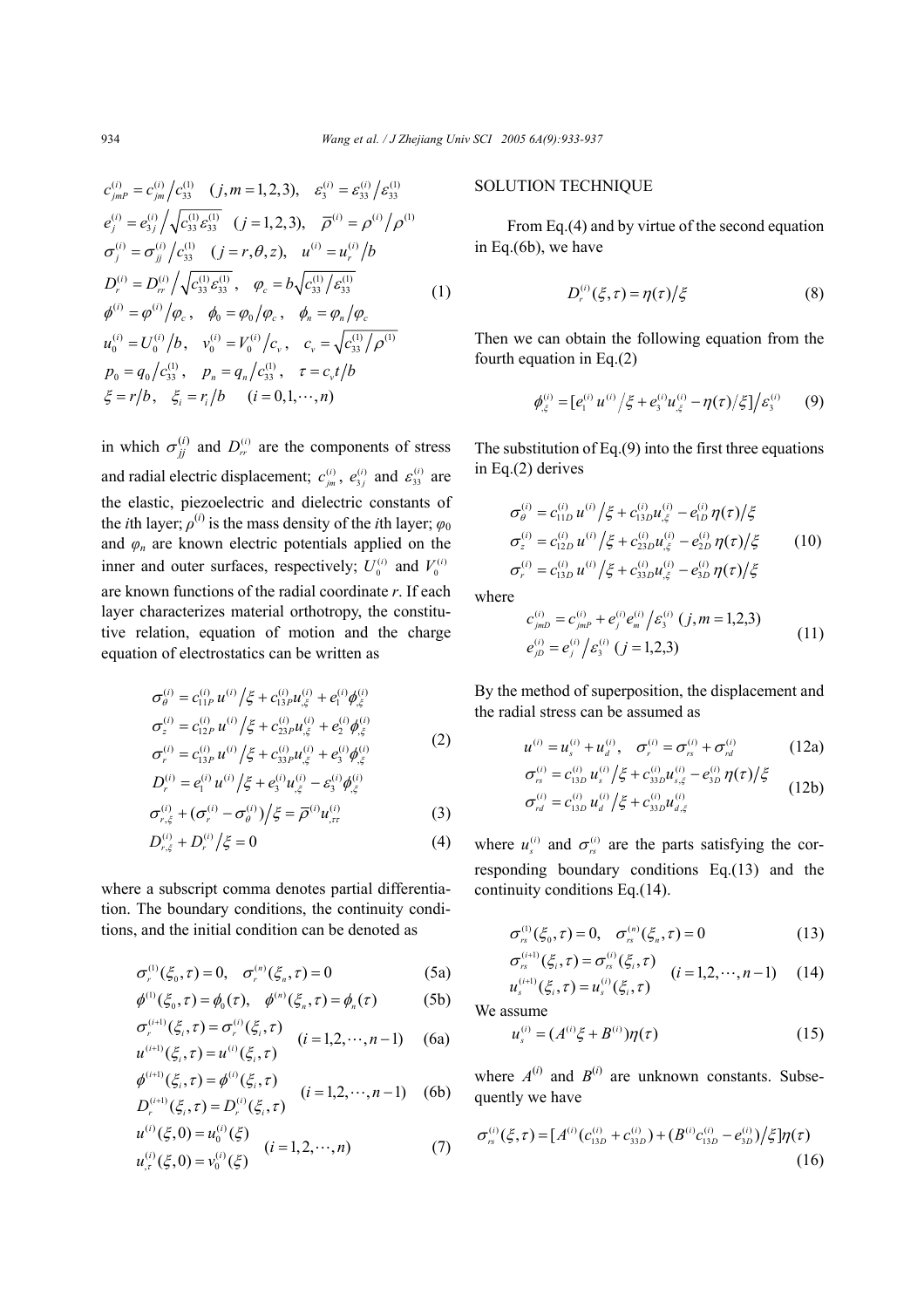Then by using Eqs. $(13)$  and  $(14)$  and utilizing Eqs. $(15)$ and (16),  $A^{(i)}$  and  $B^{(i)}$  can be easily determined by solving a system of linear equations only.

Then substituting the first and third equations in Eq.(10) into Eq.(3), and utilizing the first equation in Eq.(12), we obtain

$$
u_{d,\xi\xi}^{(i)} + u_{d,\xi}^{(i)} / \xi - \mu_i^2 u_d^{(i)} / \xi^2
$$
  
= 
$$
u_{d,\tau\tau}^{(i)} / c_i^2 + f_1^{(i)} (\xi) \eta_{,\tau\tau}(\tau) / c_i^2 + f_2^{(i)} (\xi) \eta(\tau)
$$
 (17)

where

$$
\mu_{i} = \sqrt{c_{11D}^{(i)}/c_{33D}^{(i)}}, \quad c_{i} = \sqrt{c_{33D}^{(i)}/\overline{\rho}^{(i)}}
$$
\n
$$
f_{1}^{(i)}(\xi) = A^{(i)}\xi + B^{(i)}
$$
\n
$$
f_{2}^{(i)}(\xi) = \mu_{i}^{2}\xi^{-2}f_{1}^{(i)}(\xi) - \xi^{-1}f_{1,\xi}^{(i)}(\xi)
$$
\n
$$
-f_{1,\xi\xi}^{(i)}(\xi) - \xi^{-2}e_{1D}^{(i)}/c_{33D}^{(i)}
$$
\n(18)

By means of separation of variables method,  $u_d^{(i)}(\xi, \tau)$  can be assumed as

$$
u_d^{(i)}(\xi,\tau) = \sum_{m=1}^{\infty} R_m^{(i)}(\xi) Q_m(\tau)
$$
 (19)

where  $\Omega_m(\tau)$  is an undetermined function and  $R_m^{(i)}(\xi)$ is a known function which can be determined by means of initial parameter method (Wang and Ding, 2004), here we only present the final expressions

$$
R_m^{(i)}(\xi) = M_{11}^{(i-1)} S_{11}^{(i)}(k_m^i \xi) + M_{21}^{(i-1)} S_{12}^{(i)}(k_m^i \xi)
$$
 (20)

where

$$
[M^{(i)}] = \prod_{j=i}^{1} [S^{(j)}(k_m^j, \xi_j)]
$$
  
\n
$$
[S^{(i)}(k_m^i, \xi)] = \begin{bmatrix} S_{11}^{(i)}(k_m^i, \xi) & S_{12}^{(i)}(k_m^i, \xi) \\ S_{21}^{(i)}(k_m^i, \xi) & S_{22}^{(i)}(k_m^i, \xi) \end{bmatrix}
$$
  
\n
$$
S_{11}^{(i)}(k_m^i, \xi) = [P_Y(i, k_m^i, \xi_{i-1})J_{\mu_i}(k_m^i \xi) - P_J(i, k_m^i, \xi_{i-1})Y_{\mu_i}(k_m^i \xi)]/A_i
$$
  
\n
$$
S_{12}^{(i)}(k_m^i, \xi) = [J_{\mu_i}(k_m^i, \xi_{i-1})Y_{\mu_i}(k_m^i, \xi) - Y_{\mu_i}(k_m^i, \xi)]/A_i
$$
  
\n
$$
S_{21}^{(i)}(k_m^i, \xi) = [P_Y(i, k_m^i, \xi_{i-1})P_J(i, k_m^i, \xi) - P_J(i, k_m^i, \xi)]/A_i
$$
  
\n
$$
S_{22}^{(i)}(k_m^i, \xi) = [L_{\mu_i}(k_m^i, \xi_{i-1})P_Y(i, k_m^i, \xi)]/A_i
$$
  
\n
$$
S_{22}^{(i)}(k_m^i, \xi) = [J_{\mu_i}(k_m^i, \xi_{i-1})P_Y(i, k_m^i, \xi)]/A_i
$$
  
\n
$$
S_{22}^{(i)}(k_m^i, \xi) = [J_{\mu_i}(k_m^i, \xi_{i-1})P_Y(i, k_m^i, \xi)]/A_i
$$

$$
P_{J}(i,k_{m}^{i},\xi) = c_{13D}^{(i)}J_{\mu_{i}}(k_{m}^{i}\xi)/\xi + c_{33D}^{(i)}J_{\mu_{i},\xi}(k_{m}^{i}\xi)
$$
  
\n
$$
P_{Y}(i,k_{m}^{i},\xi) = c_{13D}^{(i)}Y_{\mu_{i}}(k_{m}^{i}\xi)/\xi + c_{33D}^{(i)}Y_{\mu_{i},\xi}(k_{m}^{i}\xi)
$$
(21c)

 $A_i = P_Y(i, k_m^i, \xi_{i-1}) J_{\mu_i}(k_m^i \xi_{i-1}) - P_J(i, k_m^i, \xi_{i-1}) Y_{\mu_i}(k_m^i \xi_{i-1})$ and

$$
k_m^i = \omega_m/c_i \tag{22}
$$

in which  $\omega_m$  ( $m=1,2,...,\infty$ ) is a series of positive real roots of the following transcendental equation

$$
M_{21}^{(n)} = 0 \tag{23}
$$

Then substituting Eq.(19) into Eq.(17) and by virtue of the orthogonal properties of Bessel functions (Yin and Yue, 2002), we obtain

$$
\varOmega_{m,\tau\tau}(\tau) + \omega_m^2 \varOmega_m(\tau) = q_m(\tau) \ \ (m = 1, 2, \cdots, \infty) \ \ (24)
$$

where

$$
q_{m}(\tau) = I_{1m}(\tau)\ddot{\eta}(\tau) + I_{2m}\eta(\tau)
$$
  
\n
$$
I_{1m} = -\sum_{i=1}^{n} \overline{\rho}^{(i)} \int_{\xi_{i-1}}^{\xi_{i}} \xi f_{1}^{(i)}(\xi) R_{m}^{(i)}(\xi) d\xi / J_{m}
$$
  
\n
$$
I_{2m} = -c_{i}^{2} \sum_{i=1}^{n} \overline{\rho}^{(i)} \int_{\xi_{i-1}}^{\xi_{i}} \xi f_{2}^{(i)}(\xi) R_{m}^{(i)}(\xi) d\xi / J_{m}
$$
(25)  
\n
$$
J_{m} = \frac{1}{2} \sum_{i=1}^{n} \{c_{32D}^{(i)} \omega_{m}^{-2} [\xi R_{m,\xi}^{(i)}(\xi)]^{2} - \mu_{i}^{2} c_{33D}^{(i)} \omega_{m}^{-2} [R_{m}^{(i)}(\xi)]^{2} + \overline{\rho}^{(i)} [\xi R_{m}^{(i)}(\xi)]\}\Big|_{\xi_{i-1}}^{\xi_{i}}
$$

The solution of Eq.(24) is

$$
\mathcal{Q}_m(\tau) = \mathcal{Q}_m(0) \cos \omega_m \tau + \mathcal{Q}_{m,\tau}(0) \sin \omega_m \tau / \omega_m
$$
  
+ 
$$
\int_0^{\tau} q_m(p) \sin \omega_m(\tau - p) dp / \omega_m
$$
 (26)

Utilizing the initial conditions Eq.(7), Eq.(15) and the first equation in Eq.(12a) and by virtue of the orthogonal properties of Bessel functions, we can determine  $\Omega_m(0)$  and  $\Omega_{m,\tau}(0)$  as

$$
\Omega_m(0) = I_{1m}\eta(0) + I_{3m}
$$
  
\n
$$
\Omega_{m,\tau}(0) = I_{1m}\eta_{,\tau}(0) + I_{4m}
$$
\n(27)

where

$$
I_{3m} = \sum_{i=1}^{n} \overline{\rho}^{(i)} \int_{\xi_{i-1}}^{\xi_i} \xi u_0^{(i)}(\xi) R_m^{(i)}(\xi) d\xi / J_m
$$
  

$$
I_{4m} = \sum_{i=1}^{n} \overline{\rho}^{(i)} \int_{\xi_{i-1}}^{\xi_i} \xi v_0^{(i)}(\xi) R_m^{(i)}(\xi) d\xi / J_m
$$
 (28)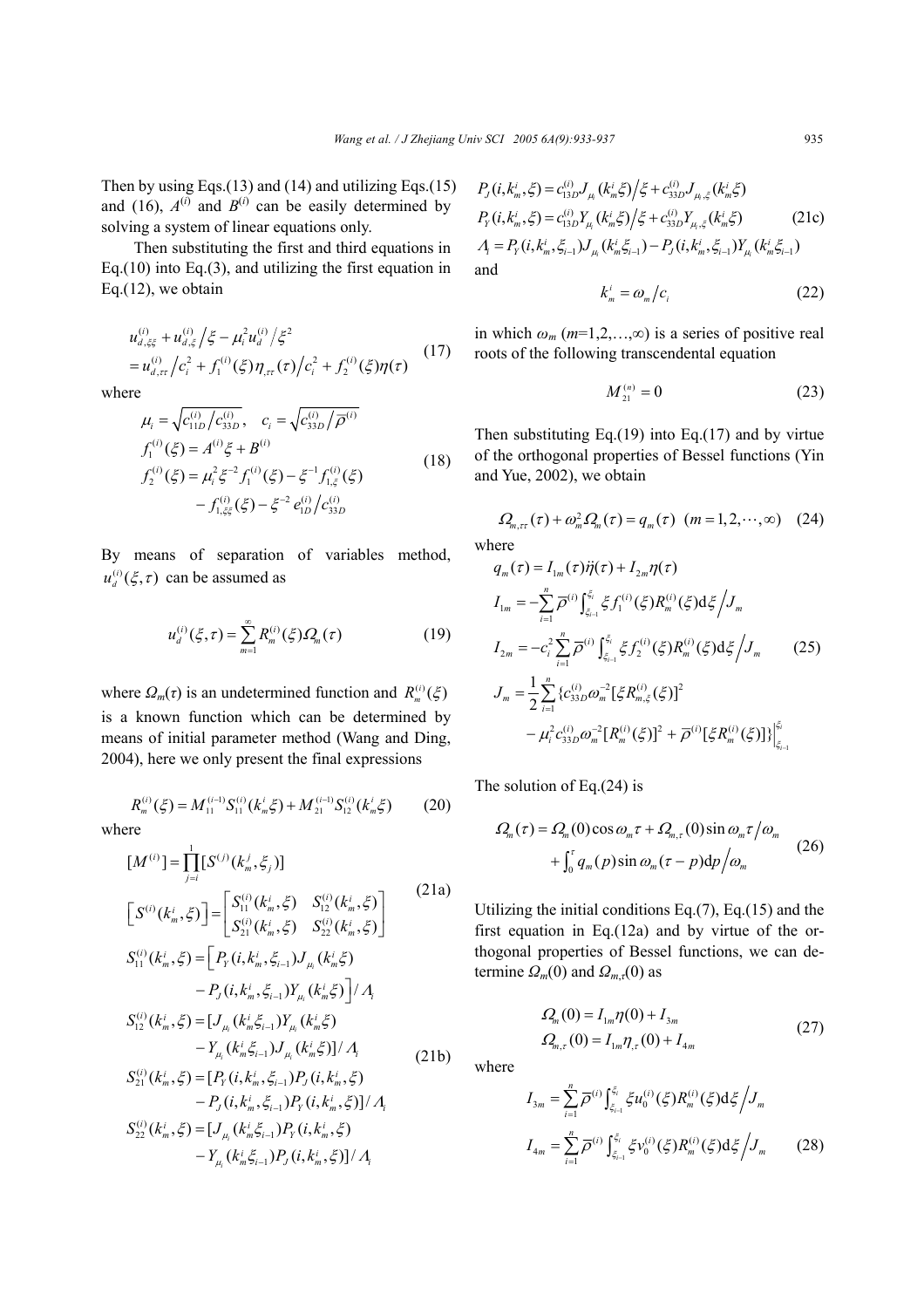Considering  $\eta(0)$ ,  $\eta_{\tau}(0)$  and  $\eta(\tau)$  in Eqs.(26) and (27) are still unknown, we will determine them by means of the electric boundary condition Eq.(5b) and the electric potential continuity condition Eq.(6b). The substitution of Eqs.(15) and (19) into the first equation in Eq.(12a) yields

$$
u^{(i)}(\xi,\tau) = \sum_{m=1}^{\infty} R_m^{(i)}(\xi)\Omega_m(\tau) + f_1^{(i)}(\xi)\eta(\tau) \qquad (29)
$$

Substituting Eq.(29) into Eq.(9) and then integrating it over the space interval  $[\xi_{i-1}, \xi_i]$  ( $i=1, 2, ..., n$ ), we can derive Eq.(30) by summing the *n* equations and utilizing Eqs.(5b) and (6b).

$$
\psi_1(\tau) = K_1 \eta(\tau) + \sum_{m=1}^{\infty} K_{2m} \Omega_m(\tau) \tag{30}
$$

where

$$
\psi_{1}(\tau) = \phi_{n}(\tau) - \phi_{0}(\tau)
$$
\n
$$
K_{1} = \frac{1}{\varepsilon_{3}^{(i)}} \sum_{i=1}^{n} \left\{ e_{1}^{(i)} \int_{\xi_{i-1}}^{\xi_{i}} \xi^{-1} f_{1}^{(i)}(\xi) d\xi + e_{3}^{(i)} [f_{1}^{(i)}(\xi_{i}) - f_{1}^{(i)}(\xi_{i-1})] - \ln(\xi_{i}/\xi_{i-1}) \right\}
$$
\n
$$
(31)
$$
\n
$$
K_{2m} = \frac{1}{\varepsilon_{3}^{(i)}} \sum_{i=1}^{n} \left\{ e_{1}^{(i)} \int_{\xi_{i-1}}^{\xi_{i}} \xi^{-1} R_{m}^{(i)}(\xi) d\xi \right\}
$$

$$
K_{2m} = \frac{1}{\varepsilon_3^{(i)}} \sum_{i=1}^{n} \left\{ e_1^{(i)} \int_{\xi_{i-1}}^{\xi_i} \xi^{-1} R_m^{(i)}(\xi) d\xi \right\}
$$

$$
+ e_3^{(i)} \left[ R_m^{(i)}(\xi_i) - R_m^{(i)}(\xi_{i-1}) \right] \right\}
$$

From Eq.(30), we have

$$
\psi_{1,\tau}(\tau) = K_1 \eta_{,\tau}(\tau) + \sum_{m=1}^{\infty} K_{2m} \Omega_{m,\tau}(\tau)
$$
 (32)

Setting  $\tau=0$  in Eqs.(30) and (32) and utilizing Eq.(27), we can determine  $\eta(0)$  and  $\eta_{\tau}(0)$ . Then  $\Omega_m(0)$  and *Ωm*,*τ*(0) become known. Applying the integration-by-parts method to integrate the term involving  $\eta_{\tau}(\rho)$  in Eq.(26) and then substituting it into Eq.(30), we obtain

$$
\psi(\tau) = N_1 \eta(\tau) + \sum_{m=1}^{\infty} N_{2m} \int_0^{\tau} \eta(p) \sin \omega_m(\tau - p) dp \quad (33)
$$

where

$$
\psi(\tau) = \psi_1(\tau) - \sum_{m=1}^{\infty} K_{2m} \Omega_m(\tau)
$$
  
\n
$$
N_1 = K_1 + \sum_{m=1}^{\infty} K_{2m} I_{1m}, \quad N_{2m} = -\omega_m K_{2m} I_{1m}
$$
 (34)  
\n
$$
\Omega_m(\tau) = \Omega_m(0) \cos \omega_m \tau + \Omega_{m,\tau}(0) \sin \omega_m \tau / \omega_m
$$
  
\n
$$
-I_{1m}[\eta_{,\tau}(0) \sin \omega_m \tau + \eta(0) \omega_m \cos \omega_m \tau] / \omega_m
$$

It is noted that Eq.(33) is a Volterra integral equation of the second kind (Kress, 1989). Ding *et al*.(2003b) developed an efficient recursive formula for solving this equation. After  $n(\tau)$  is obtained, the displacement, electric potential and stresses can then be completely determined.

### NUMERICAL RESULTS AND ANALYSIS

Now we consider a three layer (*n*=3) piezoelectric infinite hollow cylinder. The material is taken as PZT-4 and PZT-5H. The non-dimensional inner radius, the radii of the interfaces as well as the outer radius are *ξ*0=0.6, *ξ*1=0.7, *ξ*2=0.9, *ξ*3=1.0. The hollow cylinder, which is formed as PZT-4/PZT-5H/PZT-4 and is at rest at  $\tau=0$ , i.e.  $u_0^{(i)}(\xi)=0$ ,  $v_0^{(i)}(\xi)=0$  (*i*=1, 2,3) is subjected to a sudden constant electric potential at the external surface. That is

$$
\phi_0(\tau) = 0, \quad \phi_3(\tau) = H(\tau) \tag{35}
$$

where  $H()$  denotes the Heaviside function.

The time histories of the radial stress  $\sigma_r$  at each interface are shown in Fig.1. From the curves, we find that the non-dimensional radial stress peaks periodically and that the maximum tensile radial stress at the inner interface (*ξ*=0.7) is always larger than that at the outer interface (*ξ*=0.9). Fig.2 depicts the time histories of the hoop stress  $\sigma_{\theta}$  at the inner surfaces of each layer. We can find that the maximum tensile hoop stress appears at the inner surface.



**Fig.1** Histories of  $\sigma_r$  at the each interface